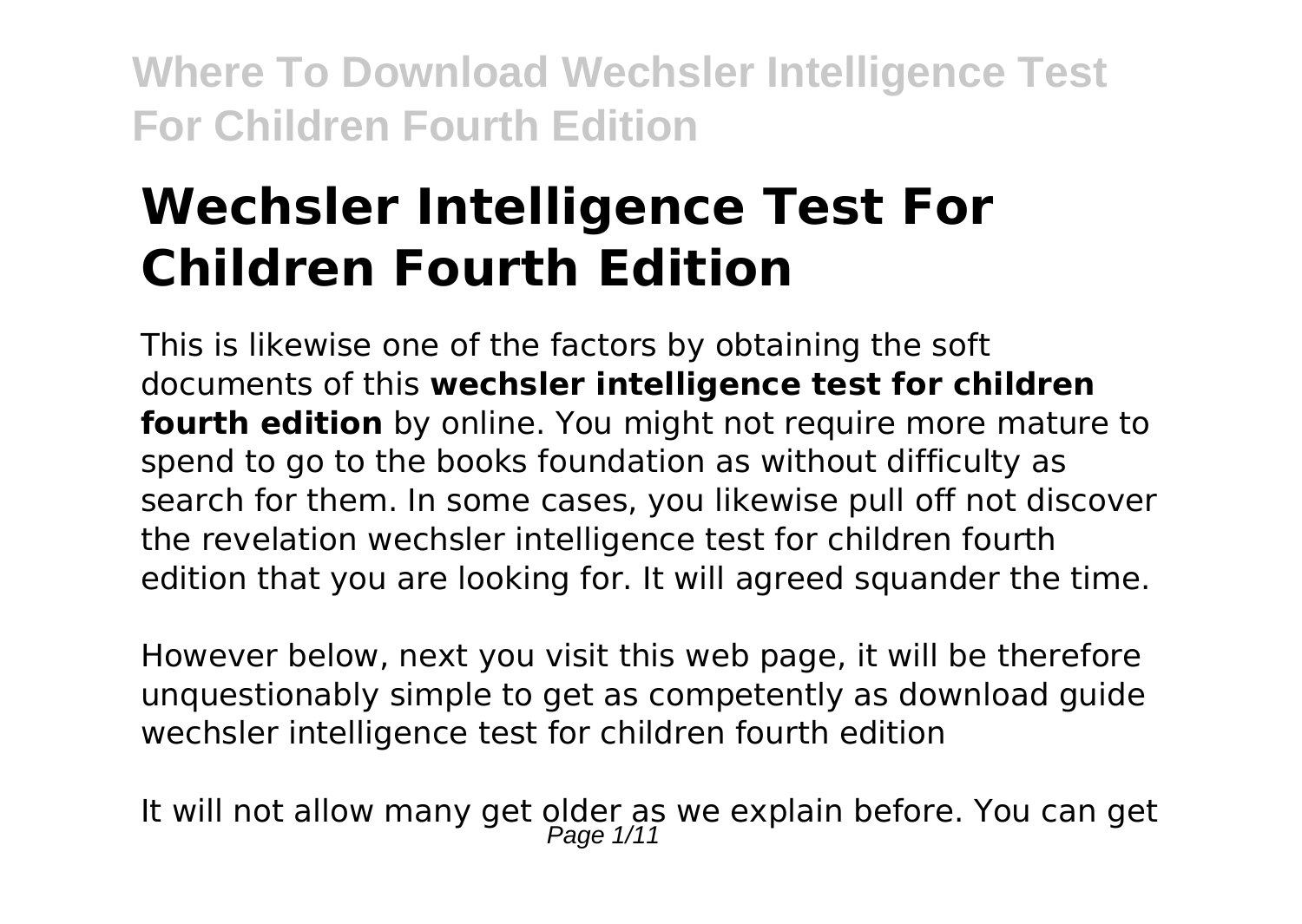it even if act out something else at home and even in your workplace. consequently easy! So, are you question? Just exercise just what we offer below as with ease as evaluation **wechsler intelligence test for children fourth edition** what you subsequent to to read!

As you'd expect, free ebooks from Amazon are only available in Kindle format – users of other ebook readers will need to convert the files – and you must be logged into your Amazon account to download them.

#### **Wechsler Intelligence Test For Children**

The Wechsler Intelligence Scale for Children ( WISC ), developed by David Wechsler, is an individually administered intelligence test for children between the ages of 6 and 16. The Fifth Edition (WISC-V; Wechsler, 2014) is the most recent version. The WISC-V takes 45-65 minutes to administer. It generates a Full Scale IQ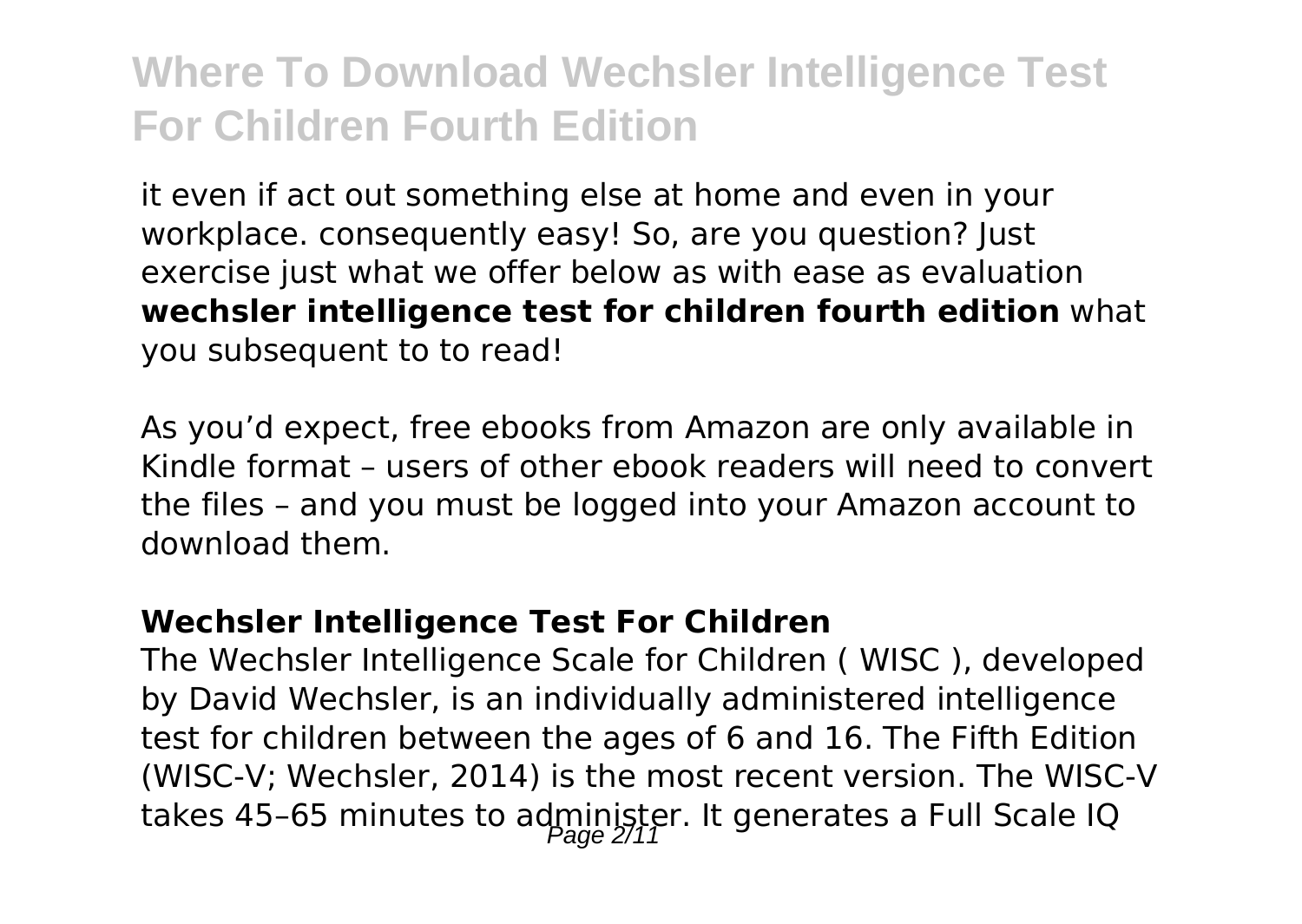(formerly known as an intelligence quotient or IQ score) that represents a child's general intellectual ability.

#### **Wechsler Intelligence Scale for Children - Wikipedia**

The Wechsler Intelligence Scale for Children (WISC) is an intelligence test which determines an individual child's IQ, or intelligence quotient. It was developed by Dr. David Wechsler (1896-1981), who was the chief psychologist of New York City's Bellevue Psychiatric Hospital. The test that is typically administered today is the 2014 revision of the test that was originally devised in 1949.

#### **An Explanation of Wechsler Intelligence Tests**

Wechsler Intelligence Scale for Children (WISC) The Wechsler Intelligence Scale for Children (WISC) has been around since 1949 as an adaptation of David Wechsler's 1939 Wechsler-Bellevue Intelligence Scale. This version of the Wechsler test is a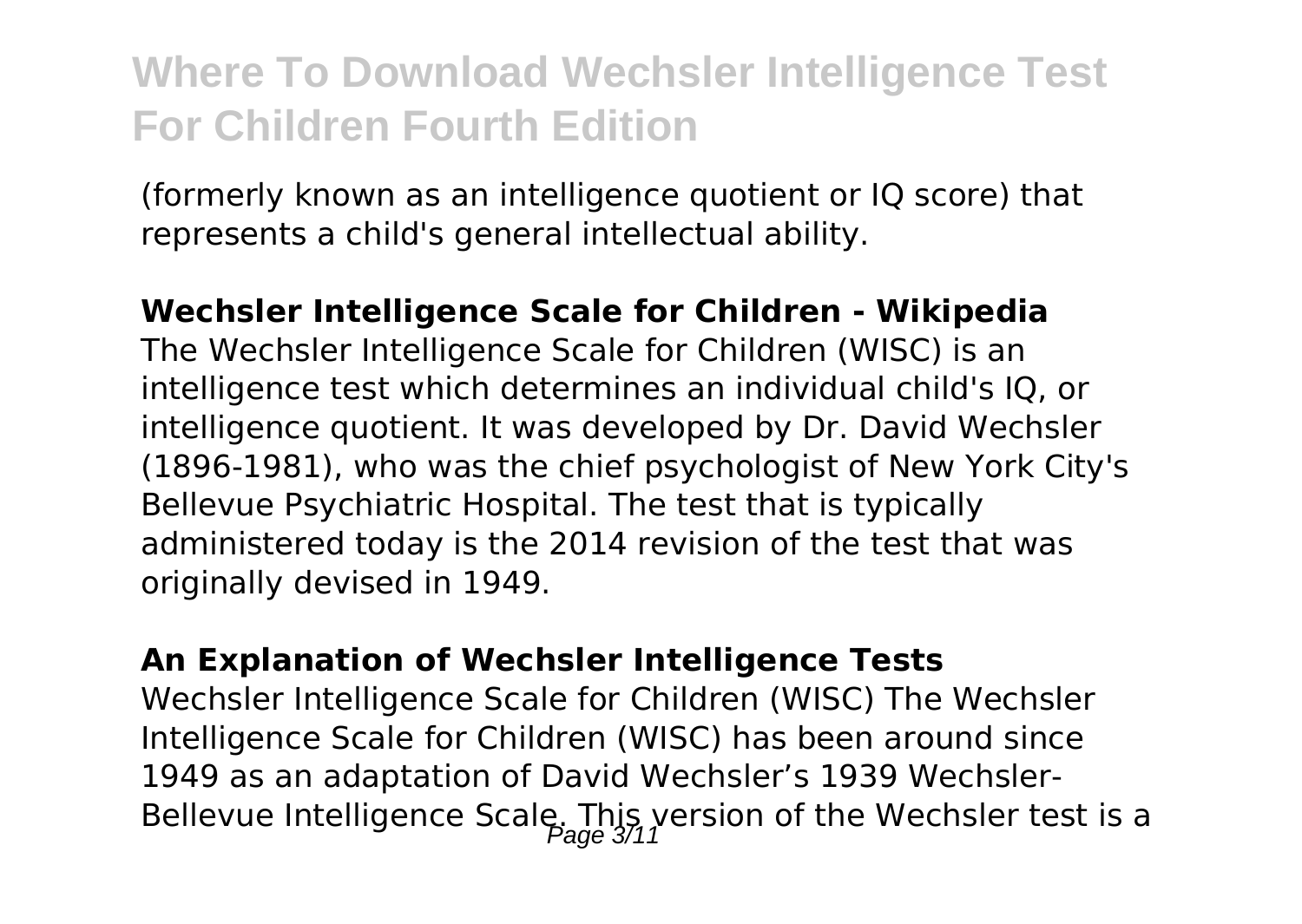psychological assessment that measures different aspects of intelligence and is designed for children between the ages of 6 to 16.

### **Wechsler Intelligence Scale for Children (WISC) | IQ Test Prep**

The Wechsler Intelligence Scale for Children, or WISC, is a verbal exam for children ages 6 to 17 that assesses a child's intelligence and generates an IQ score. The exam was developed by David Wechsler and may be used as an admissions test for some private schools, or as an exam for entrance into a gifted program.

#### **The Wechsler Intelligence Scale for Children (WISC) Test Guide**

The WISC Test (Wechsler Intelligence Scale for Children) is an IQ test administered to children between ages 6 and 16 by school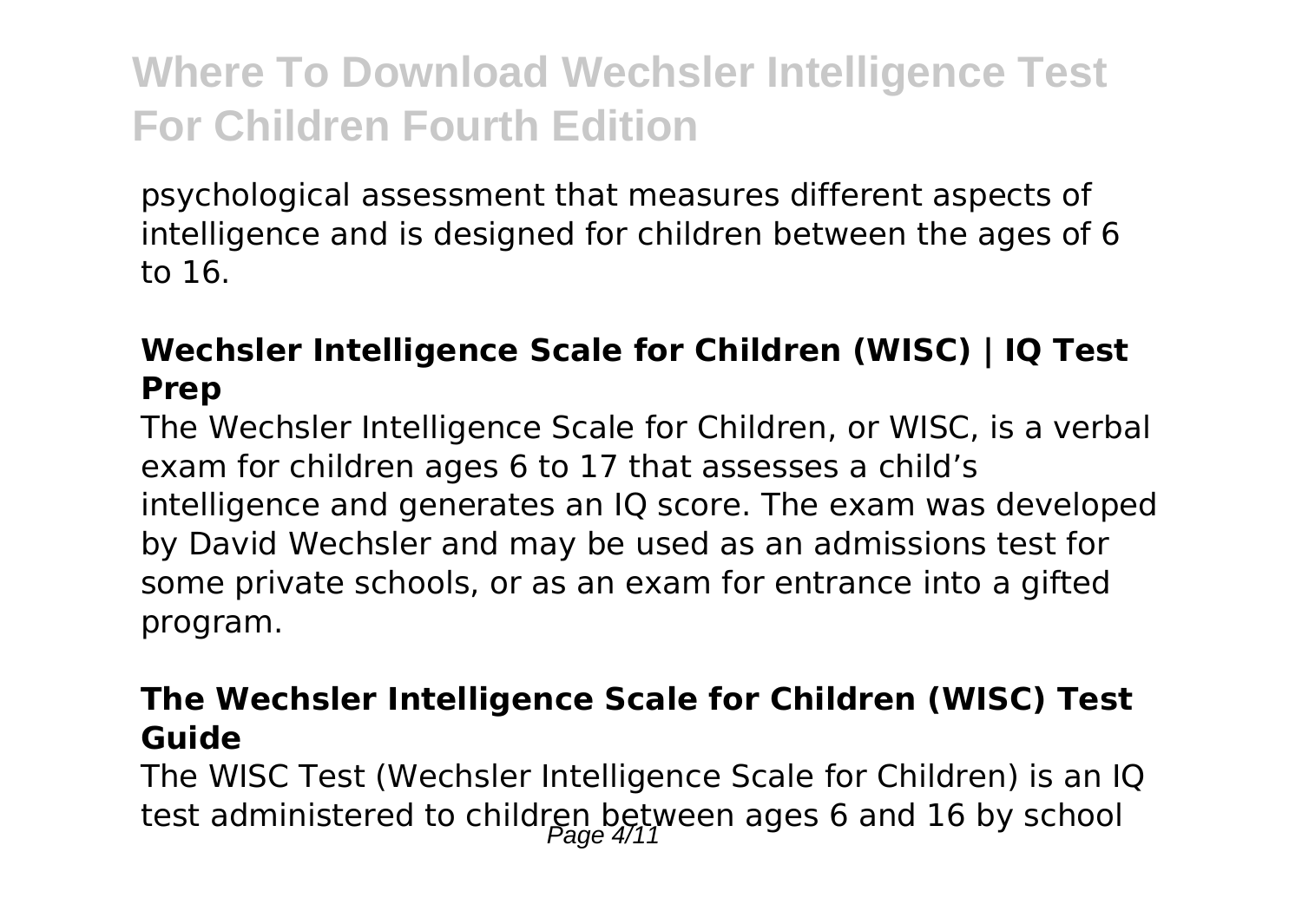districts and psychologists. The objective of the exam is to understand whether or not a child is gifted, as well as to determine the student's cognitive strengths and weaknesses.

**WISC-V Test (Wechsler Intelligence Scale for Children)** Wechsler Intelligence Scale for Children History. The original WISC (Wechsler, 1949) was an adaption of several of the subtests which made up the... Test format. The WISC is one of a family of Wechsler intelligence scales. Subjects 16 and over are tested with the... Psychometric properties. The ...

### **Wechsler Intelligence Scale for Children | Psynso**

The Wechsler Intelligence Scale for Children (WISC) is an intelligence test developed by David Wechsler in 1939. Also known as the Wechsler test, it was first administered for adults but has since been adapted to include children.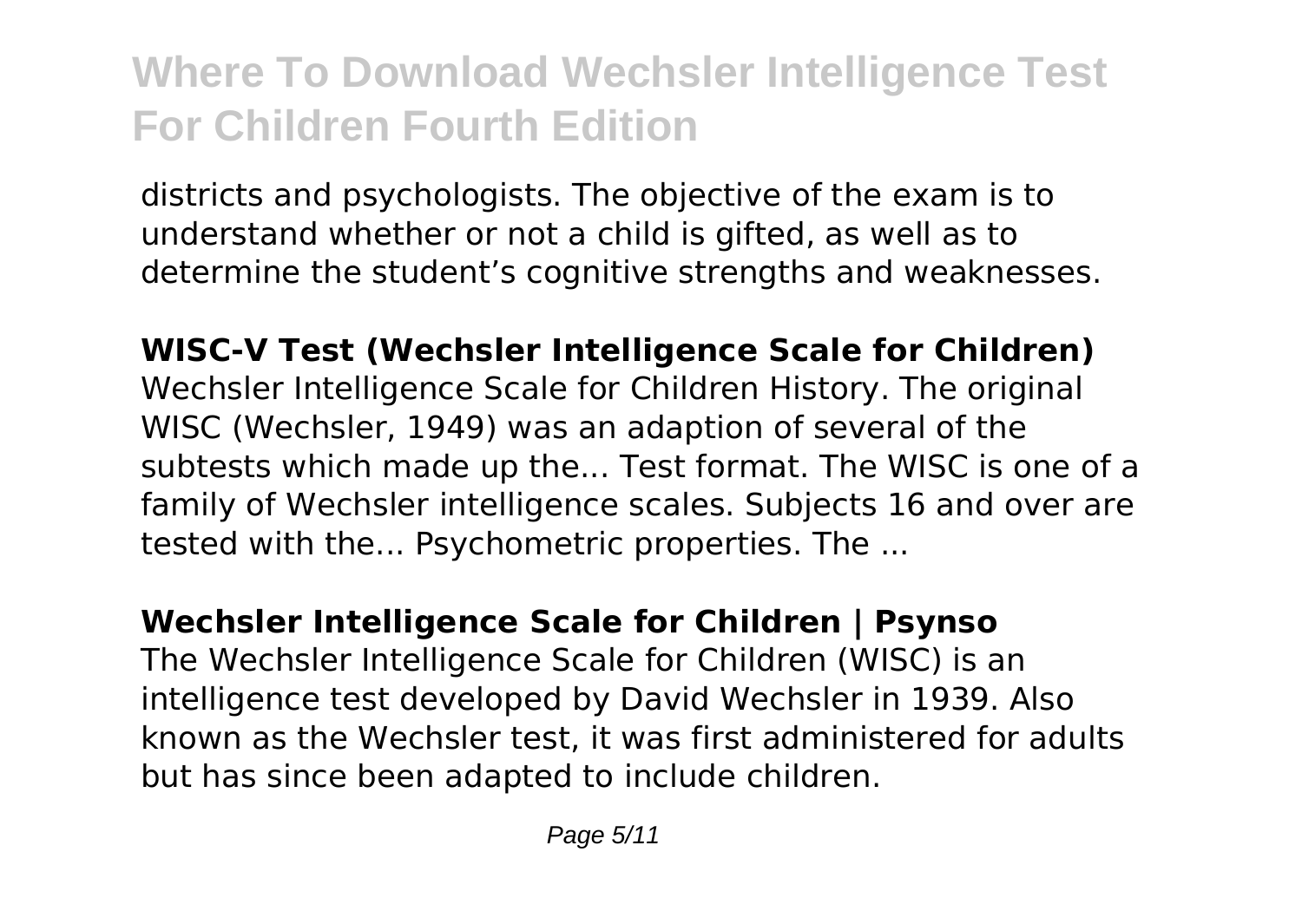**What Is the Wechsler Test, when and where to take it ...** Wechsler Intelligence Scale for Children® Fifth Edition (WISC®-V) is an intelligence test that measures a child's intellectual ability and 5 cognitive domains that impact performance. Guidance on using this test in your telepractice.

#### **WISC-V Wechsler Intelligence Scale for Children - Fifth Ed**

There are 11 separate subtests in the Wechsler IQ test (the verbal scale is six subtests and the performance scale is five subtests). You would receive scaled scores on the subtests, as well. The types of Wechsler intelligence tests include the Wechsler Pre-School and Primary Scale of Intelligence (WPPSI) for ages three to seven years; the Wechsler Intelligence Scale for Children (WISC) for ages seven to 16; and the Wechsler Adult Intelligence Scale (WAIS) for ages 16 and above.

### The Wechsler IQ Test: How Smart Are You, Anyway?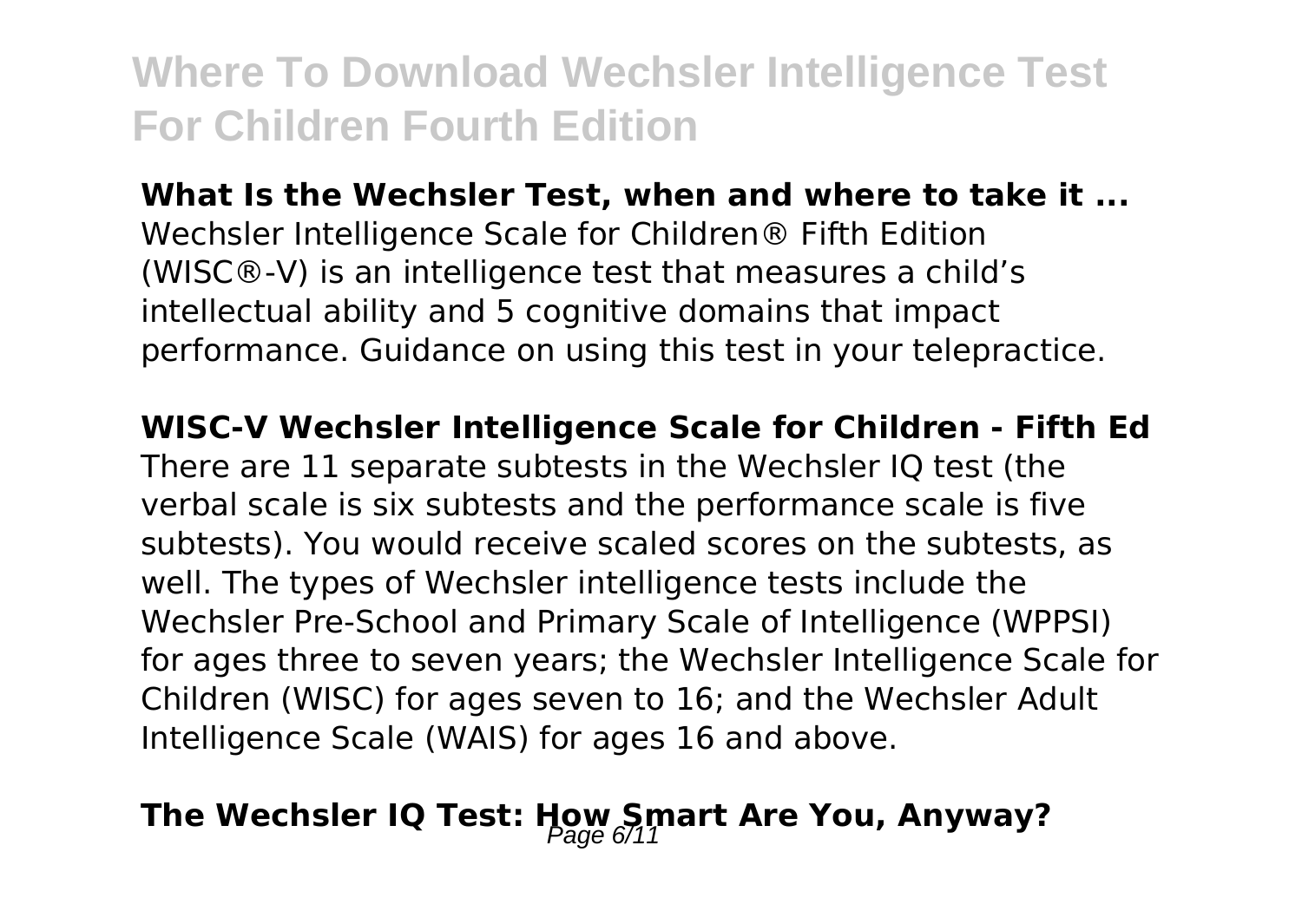Wechsler Intelligence Scale for Children – Fifth Edition (WISC-V) This is the most commonly used IQ test for children ages 6 to 16. Arguably the most thorough of the bunch, the WISC-V test not only produces a full-scale IQ score, but also produces five "factor scores" that measure different dimensions of functioning.

### **What's The Score? Problems With IQ Tests For Kids | Oxford ...**

The Wechsler Intelligence Scale for Children, Fourth Edition (WISC®-IV) essential information and critical clinical insights into a child's cognitive functioning.

### **Wechsler Intelligence Scale for Children | Fourth Edition**

The Wechsler Intelligence Scale for Children – Fifth Edition (WISC–V) measures a child's intellectual ability and is appropriate for children 6.0–16.11 years (Wechsler, 2014).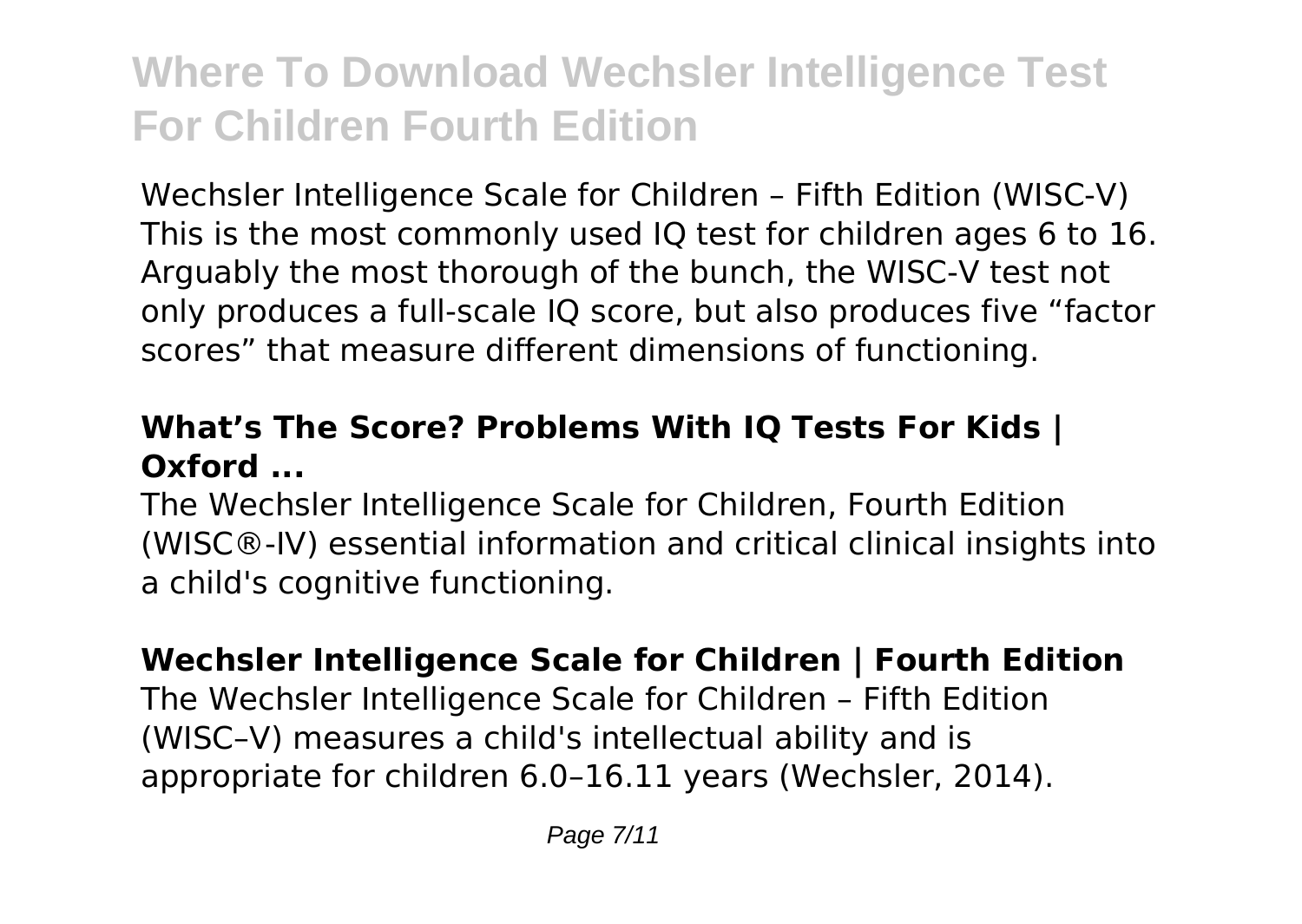### **Wechsler Intelligence Scale - an overview | ScienceDirect ...**

The WISC test is an IQ test given to children ages 6.5 and older. For children ages 3-6.5, you would want to use a test called the Wechsler Preschool and Primary Scale of Intelligence or WPPSI. Located at the top of our Buy Now page, you can unlock the Free 100 Questions and use them as a sample of what we offer.

### **WISC Sample Test Questions | WISC-IV & WISC-V - TestingMom.com**

The WISC-V, (Wechsler Intelligence Scale for Children – Fifth Edition, Australian Standard) is an individually administered and comprehensive clinical instrument used to assess the general thinking and reasoning skills of children aged six years to 16 years.

### Wechsler Intelligence Scale for Children (IQ Test) | The ...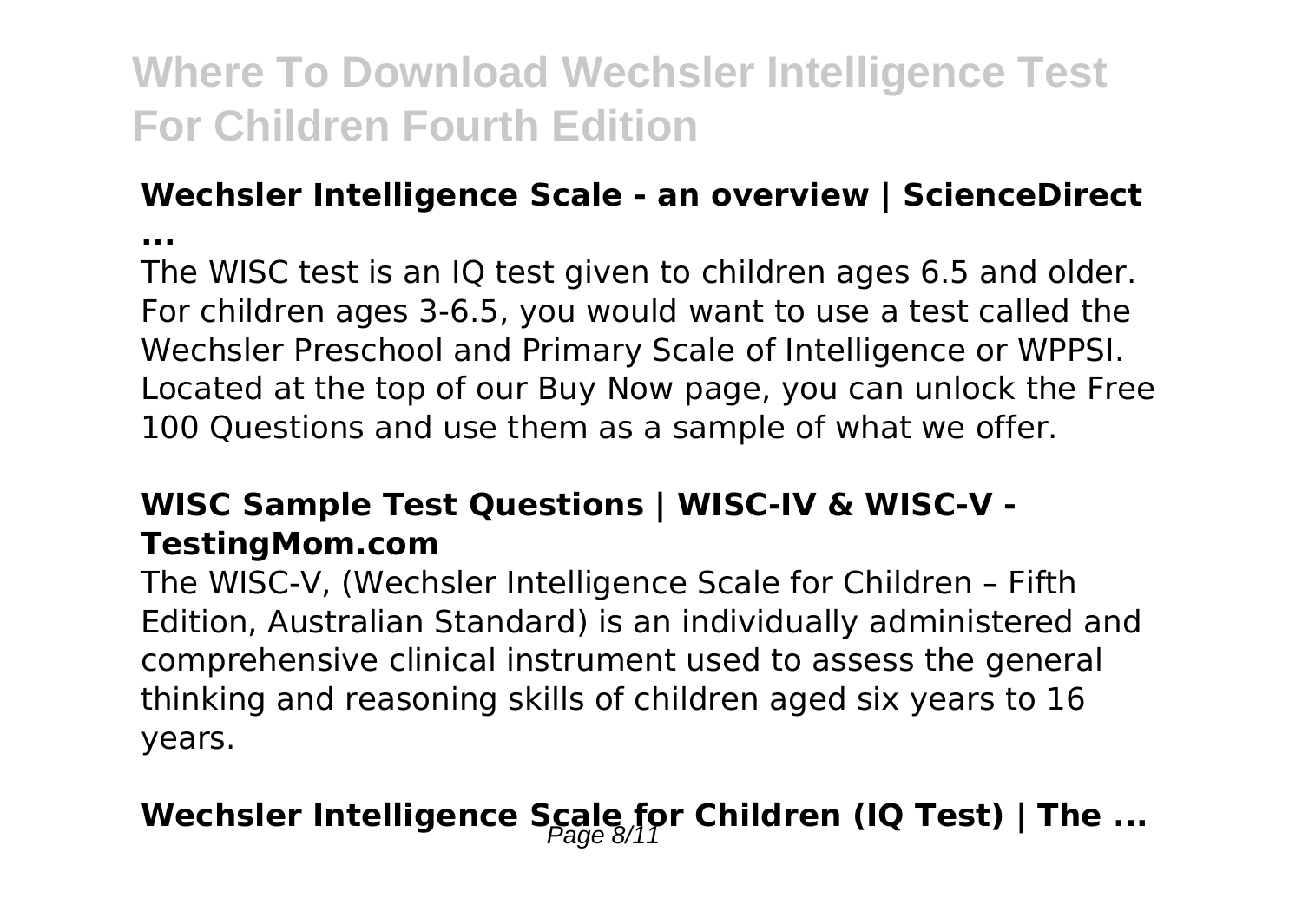Wechsler Intelligence Scale for Children The typical WISC test administration lasts between 45-65 minutes but can be shorter or longer depending on the procedures used and the number of indices tested. These tests are used to generate an IQ score (officially referred to now as a Full Scale IQ) in children between the ages of 6-16.

#### **Wechsler IQ Tests: WAIS, WISC, WIAT | IQ Test Prep**

For individuals under 16 years, the Wechsler Intelligence Scale for Children (WISC, 6–16 years) and the Wechsler Preschool and Primary Scale of Intelligence (WPPSI, 2½–7 years, 7 months) are used. Intelligence tests may be utilized in populations with psychiatric illness or brain injury, in order to assess level of cognitive functioning.

#### **Wechsler Adult Intelligence Scale - Wikipedia**

Among his chief complaints about that test was the single score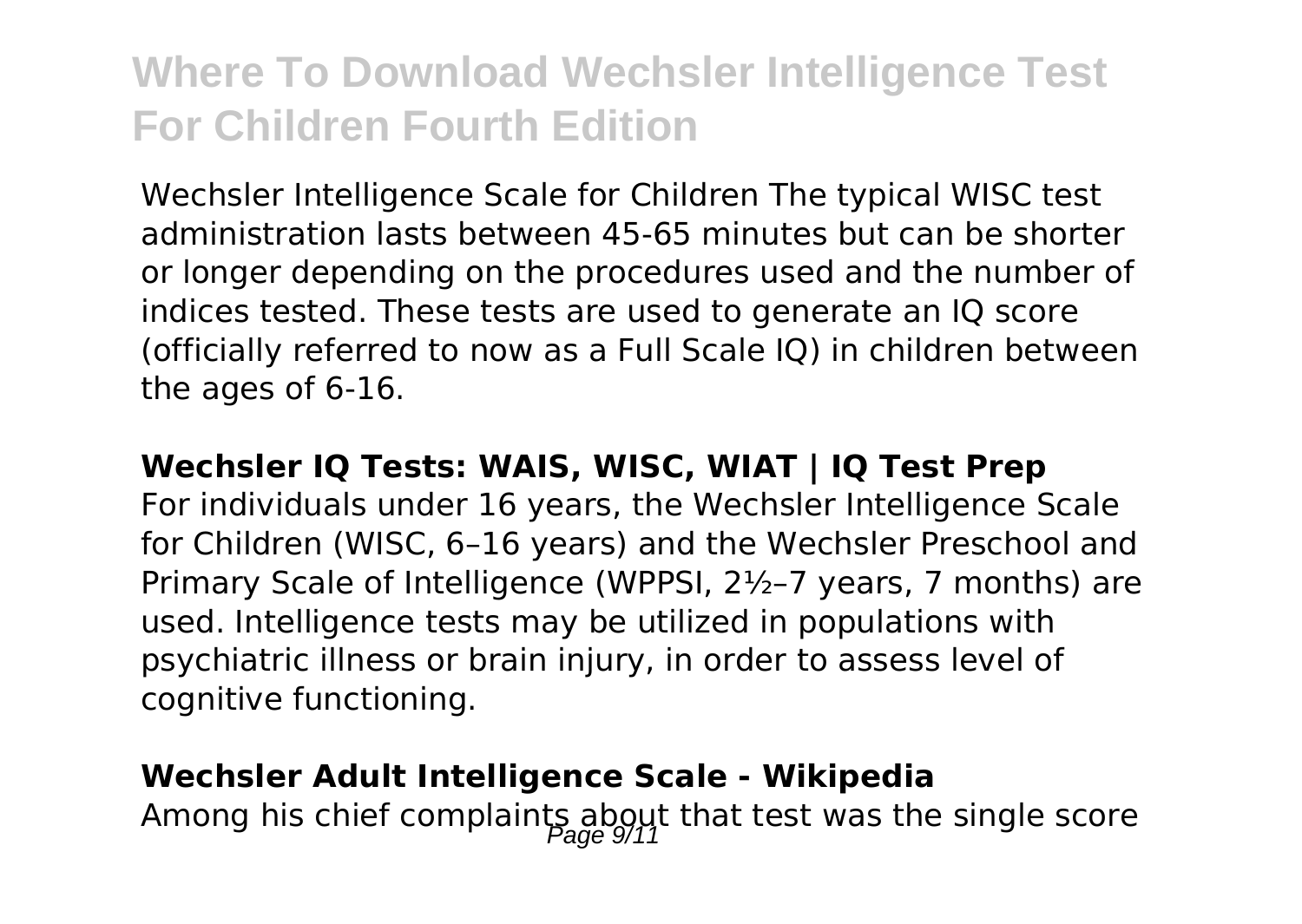that emerged, its emphasis on timed tasks, and the fact that the test had been designed specifically for children and was therefore invalid for adults. As a result, Wechsler devised a new test during the 1930s, known as the Wechsler-Bellevue Intelligence Scales.

#### **The Wechsler Adult Intelligence Scale (WAIS)**

The Wechsler Intelligence Scales for Children (regular, revised, and third edition) and Wechsler Preschool and Primary Scale of Intelligence are used as tools in school placement, in determining the presence of a learning disability or a developmental delay, in identifying giftedness, and in tracking intellectual development.

#### **Wechsler Intelligence Test | definition of Wechsler ...**

The Pros And Cons Of Intelligence Tests 1331 Words | 6 Pages. These questions are some similar to what you'd find on today's